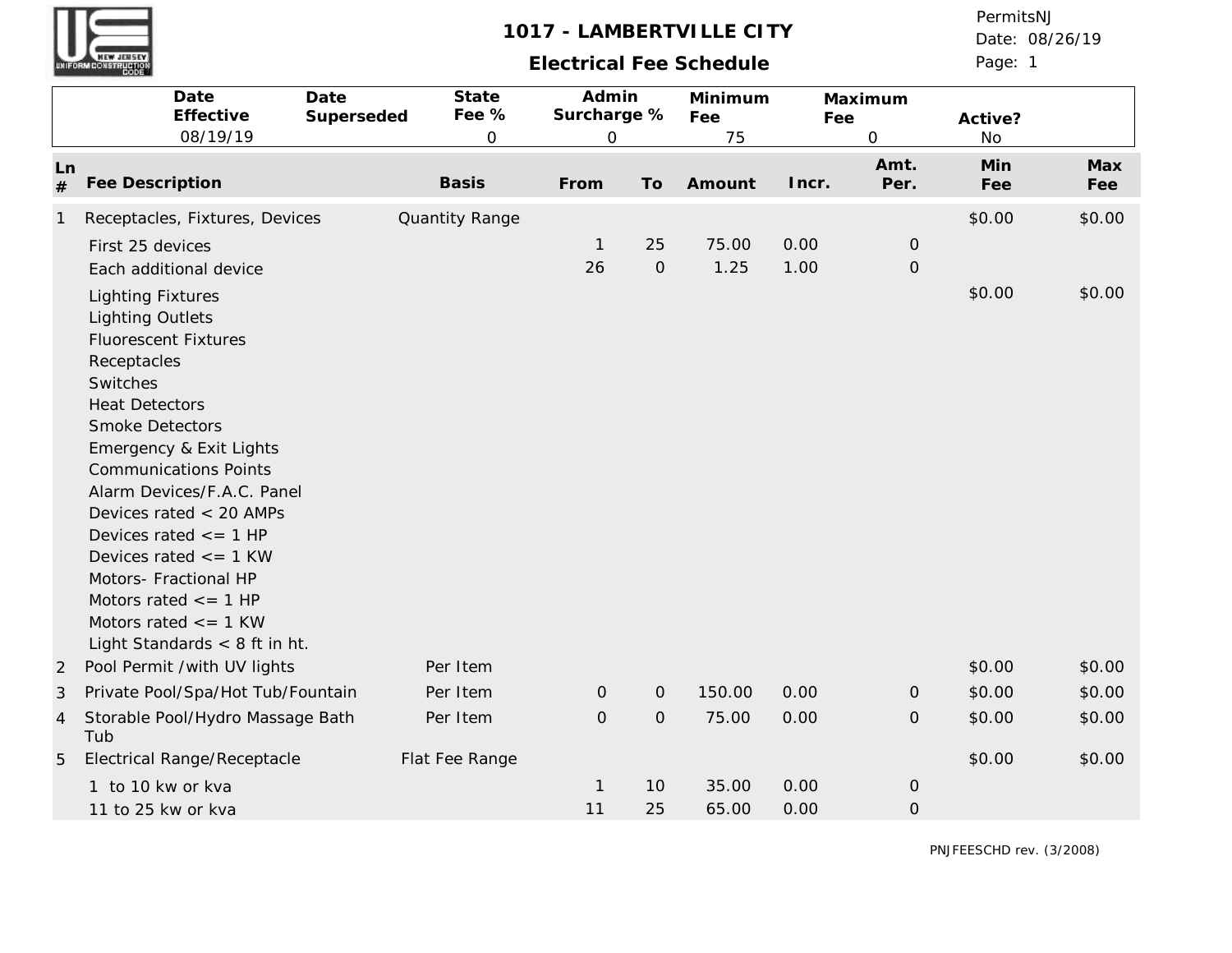# **Electrical Fee Schedule**

Date: 08/26/19 PermitsNJ

Page: 2

|         | Date<br>Effective<br>08/19/19                                                                                                                | Date<br>Superseded | State<br>Fee % | Admin<br>Surcharge %                  |                                         | Minimum<br>Fee                               | Fee                                  | Maximum                                                                         | Active?    |            |
|---------|----------------------------------------------------------------------------------------------------------------------------------------------|--------------------|----------------|---------------------------------------|-----------------------------------------|----------------------------------------------|--------------------------------------|---------------------------------------------------------------------------------|------------|------------|
| Ln<br># | Fee Description                                                                                                                              |                    | <b>Basis</b>   | From                                  | To                                      | Amount                                       | Incr.                                | Amt.<br>Per.                                                                    | Min<br>Fee | Max<br>Fee |
|         | 26 to 50 kw or kva<br>51 to 100 kw or kva<br>Over 100 kw or kva                                                                              |                    |                | 26<br>51<br>101                       | 50<br>100<br>$\mathbf{O}$               | 125.00<br>200.00<br>800.00                   | 0.00<br>0.00<br>0.00                 | $\mathbf{O}$<br>$\mathbf{O}$<br>$\mathbf{O}$                                    |            |            |
| 6       | Oven/Surface Unit<br>1 to 10 kw or kva<br>11 to 25 kw or kva<br>26 to 50 kw or kva<br>51 to 100 kw or kva<br>Over 100 kw or kva              |                    | Flat Fee Range | $\mathbf{1}$<br>11<br>26<br>51<br>101 | 10<br>25<br>50<br>100<br>$\overline{0}$ | 35.00<br>65.00<br>125.00<br>200.00<br>800.00 | 0.00<br>0.00<br>0.00<br>0.00<br>0.00 | $\mathbf 0$<br>$\mathbf 0$<br>$\mathcal{O}$<br>$\mathbf 0$<br>$\mathbf 0$       | \$0.00     | \$0.00     |
| 7       | <b>Household Electrical Cooking</b><br>Equipment (rated up to 16 kw)                                                                         |                    | Per Item       | $\mathcal{O}$                         | $\mathbf{O}$                            | 0.00                                         | 0.00                                 | $\mathcal{O}$                                                                   | \$0.00     | \$0.00     |
| 8       | <b>Electrical Water Heater</b><br>1 to 10 kw or kva<br>11 to 25 kw or kva<br>26 to 50 kw or kva<br>51 to 100 kw or kva<br>Over 100 kw or kva |                    | Flat Fee Range | $\mathbf{1}$<br>11<br>26<br>51<br>101 | 10<br>25<br>50<br>100<br>$\mathbf{O}$   | 35.00<br>65.00<br>125.00<br>200.00<br>800.00 | 0.00<br>0.00<br>0.00<br>0.00<br>0.00 | $\mathbf{O}$<br>$\mathcal{O}$<br>$\mathcal{O}$<br>$\mathbf 0$<br>$\overline{O}$ | \$0.00     | \$0.00     |
| 9       | Electric Dryer/Receptacle<br>1 to 10 kw or kva<br>11 to 25 kw or kva<br>26 to 50 kw or kva<br>51 to 100 kw or kva<br>Over 100 kw or kva      |                    | Flat Fee Range | $\mathbf{1}$<br>11<br>26<br>51<br>101 | 10<br>25<br>50<br>100<br>$\mathbf{O}$   | 35.00<br>65.00<br>125.00<br>200.00<br>800.00 | 0.00<br>0.00<br>0.00<br>0.00<br>0.00 | $\mathbf 0$<br>$\mathbf 0$<br>$\mathbf{O}$<br>$\mathcal{O}$<br>$\mathbf 0$      | \$0.00     | \$0.00     |
|         | 10 Dishwasher<br>1 to 10 kw or kva<br>11 to 25 kw or kva                                                                                     |                    | Flat Fee Range | $\mathbf{1}$<br>11                    | 10<br>25                                | 35.00<br>65.00                               | 0.00<br>0.00                         | $\mathbf{O}$<br>$\mathbf 0$                                                     | \$0.00     | \$0.00     |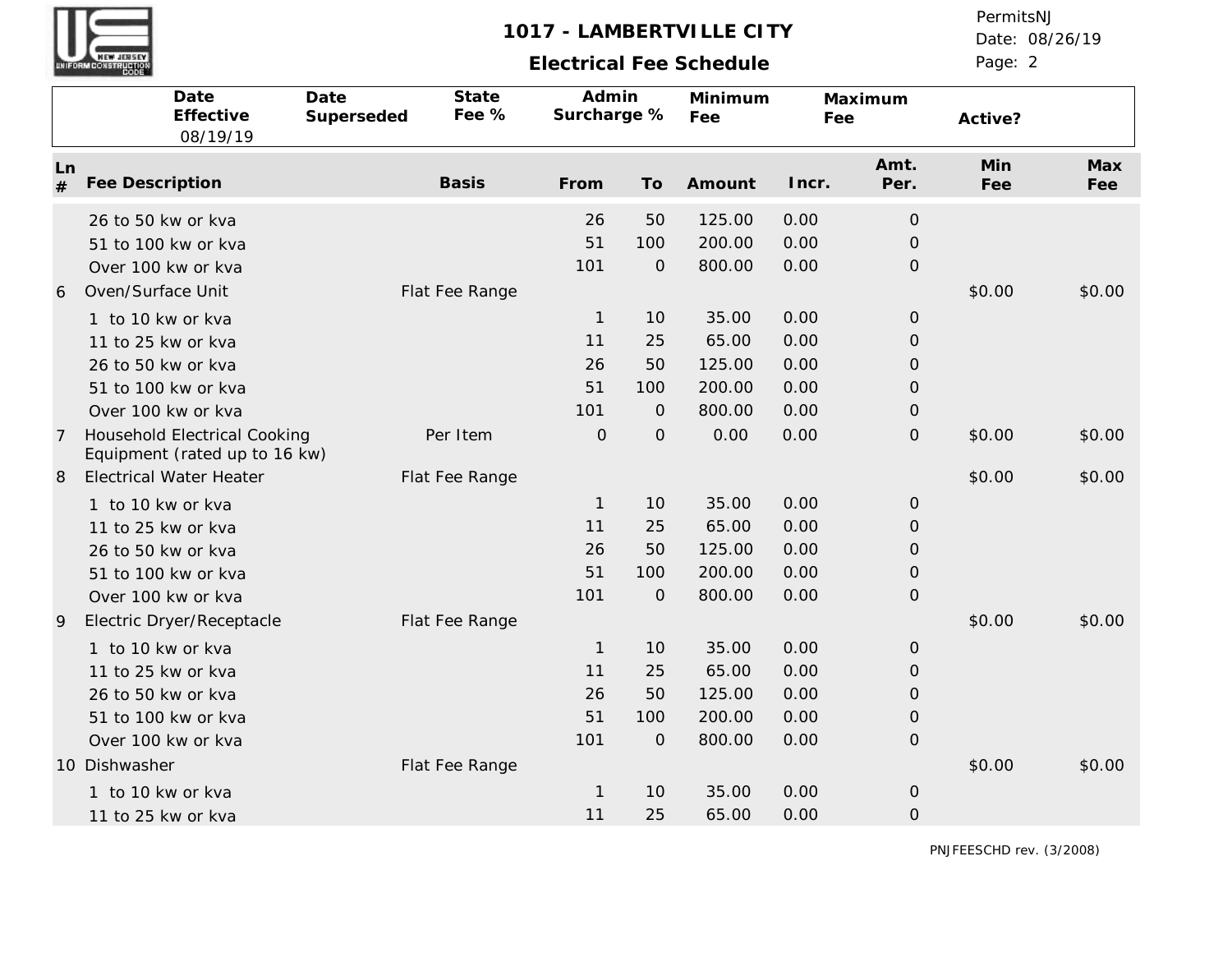# **Electrical Fee Schedule**

Date: 08/26/19 PermitsNJ

Page: 3

|         | Date<br>Effective<br>08/19/19                                                                                                                                                                                  | Date<br>Superseded | State<br>Fee % | Admin<br>Surcharge %                    |                                        | Minimum<br>Fee                               | Fee                                  | Maximum                                                                         | Active?    |            |
|---------|----------------------------------------------------------------------------------------------------------------------------------------------------------------------------------------------------------------|--------------------|----------------|-----------------------------------------|----------------------------------------|----------------------------------------------|--------------------------------------|---------------------------------------------------------------------------------|------------|------------|
| Ln<br># | Fee Description                                                                                                                                                                                                |                    | <b>Basis</b>   | From                                    | To                                     | Amount                                       | Incr.                                | Amt.<br>Per.                                                                    | Min<br>Fee | Max<br>Fee |
|         | 26 to 50 kw or kva<br>51 to 100 kw or kva<br>Over 100 kw or kva                                                                                                                                                |                    |                | 26<br>51<br>101                         | 50<br>100<br>$\mathbf{O}$              | 125.00<br>200.00<br>800.00                   | 0.00<br>0.00<br>0.00                 | $\mathbf{O}$<br>$\mathbf{O}$<br>$\mathsf O$                                     |            |            |
|         | 11 Garbage Disposal<br>1 to 10 hp<br>11 to 25 hp<br>26 to 50 hp<br>51 to 100 hp<br>Over 100 hp                                                                                                                 |                    | Flat Fee Range | $\mathbf{1}$<br>11<br>26<br>51<br>101   | 10<br>25<br>50<br>100<br>$\mathcal{O}$ | 35.00<br>65.00<br>125.00<br>200.00<br>800.00 | 0.00<br>0.00<br>0.00<br>0.00<br>0.00 | $\mathsf O$<br>$\mathbf{O}$<br>$\mathbf{O}$<br>$\mathcal{O}$<br>$\mathcal{O}$   | \$0.00     | \$0.00     |
|         | 12 Central A/C Unit<br>1 to 10 kw or kva<br>11 to 25 kw or kva<br>26 to 50 kw or kva<br>51 to 100 kw or kva<br>Over 100 kw or kva                                                                              |                    | Flat Fee Range | $\overline{1}$<br>11<br>26<br>51<br>101 | 10<br>25<br>50<br>100<br>$\mathcal{O}$ | 35.00<br>65.00<br>125.00<br>200.00<br>800.00 | 0.00<br>0.00<br>0.00<br>0.00<br>0.00 | $\mathsf O$<br>$\mathcal{O}$<br>$\mathsf O$<br>$\overline{O}$<br>$\mathcal{O}$  | \$0.00     | \$0.00     |
|         | 13 Space Heater/Air Handler<br>1 to 10 hp, OR 1 to 10 kw/kva<br>11 to 25 hp, OR, 11 to 25 kw/kva<br>26 to 50 hp, OR, 26 to 50 kw/kva<br>51 to 100 hp, OR, 51 to 100 kw/kva<br>Over 100 hp, OR, Over 100 kw/kva |                    | Flat Fee Range | $\overline{1}$<br>11<br>26<br>51<br>101 | 10<br>25<br>50<br>100<br>$\mathcal{O}$ | 35.00<br>65.00<br>125.00<br>200.00<br>800.00 | 0.00<br>0.00<br>0.00<br>0.00<br>0.00 | $\mathsf O$<br>$\mathcal{O}$<br>$\mathcal{O}$<br>$\mathcal{O}$<br>$\mathcal{O}$ | \$0.00     | \$0.00     |
|         | 14 Baseboard heat<br>1 to 10 kw or kva<br>11 to 25 kw or kva<br>26 to 50 kw or kva<br>51 to 100 kw or kva                                                                                                      |                    | Flat Fee Range | $\mathbf{1}$<br>11<br>26<br>51          | 10<br>25<br>50<br>100                  | 35.00<br>65.00<br>125.00<br>200.00           | 0.00<br>0.00<br>0.00<br>0.00         | $\mathsf O$<br>$\mathcal{O}$<br>$\mathbf{O}$<br>$\mathsf O$                     | \$0.00     | \$0.00     |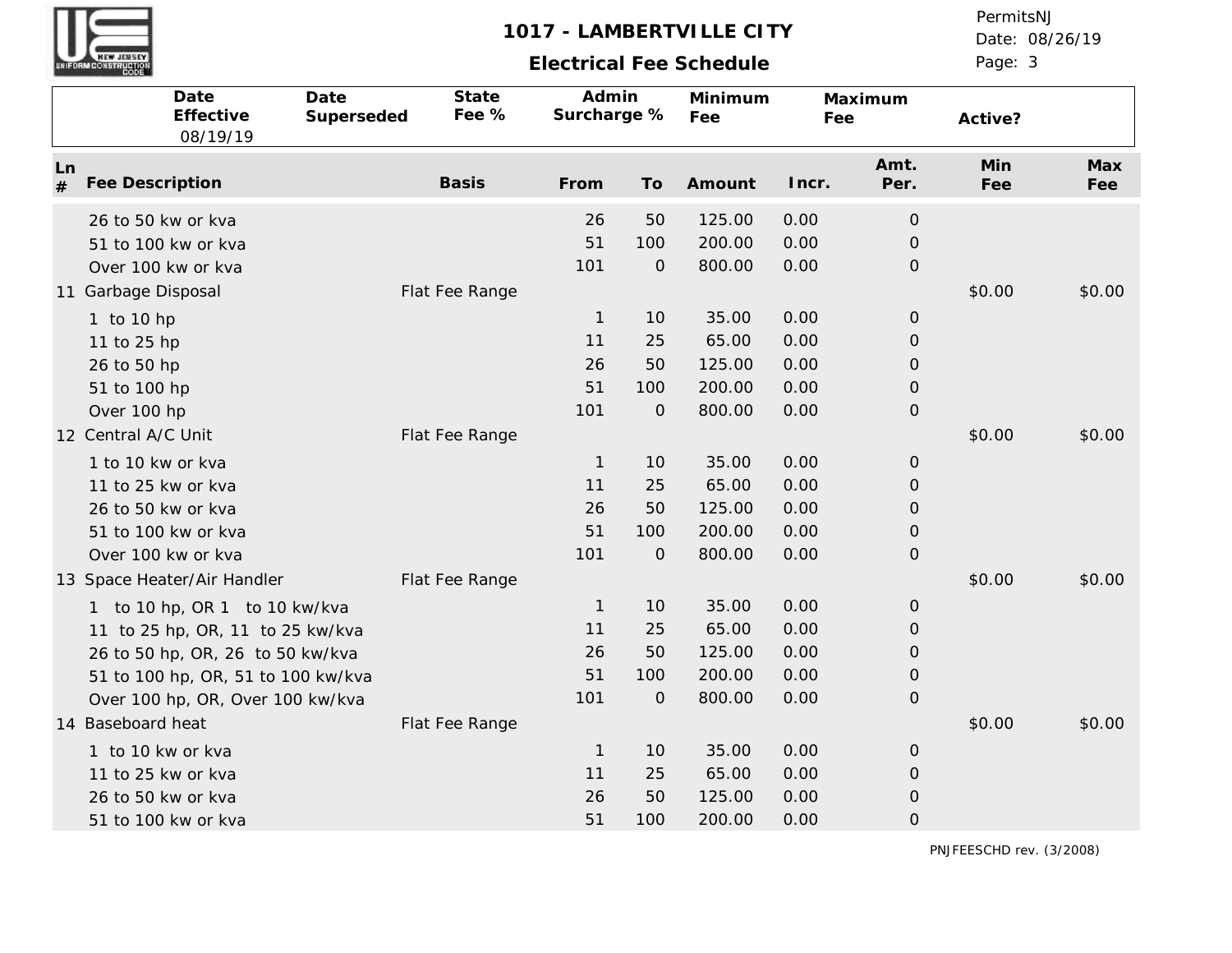

# **Electrical Fee Schedule**

Date: 08/26/19 PermitsNJ

Page: 4

|                                          | Date<br>Effective<br>08/19/19                                                                                    | Date<br>Superseded | State<br>Fee % | Admin<br>Surcharge %              |                                     | Minimum<br>Fee                       | Fee                          | Maximum                                                      | Active?    |            |
|------------------------------------------|------------------------------------------------------------------------------------------------------------------|--------------------|----------------|-----------------------------------|-------------------------------------|--------------------------------------|------------------------------|--------------------------------------------------------------|------------|------------|
| Ln<br>#                                  | Fee Description                                                                                                  |                    | <b>Basis</b>   | From                              | To                                  | Amount                               | Incr.                        | Amt.<br>Per.                                                 | Min<br>Fee | Max<br>Fee |
| 15 Motors $(1 + hp)$                     | Over 100 kw or kva                                                                                               |                    | Flat Fee Range | 101                               | $\mathsf O$                         | 800.00                               | 0.00                         | $\mathsf O$                                                  | \$0.00     | \$0.00     |
| 1 to 10 hp<br>11 to 25 hp<br>26 to 50 hp |                                                                                                                  |                    |                | $\overline{1}$<br>11<br>26        | 10<br>25<br>50                      | 35.00<br>65.00<br>125.00             | 0.00<br>0.00<br>0.00         | $\mathcal{O}$<br>$\mathbf 0$<br>$\mathbf 0$                  |            |            |
|                                          | 51 to 100 hp<br>Over 100 hp                                                                                      |                    |                | 51<br>101                         | 100<br>$\mathbf{O}$                 | 200.00<br>800.00                     | 0.00<br>0.00                 | $\mathbf 0$<br>$\mathbf{O}$                                  |            |            |
|                                          | 16 Transformer/Generator<br>1 to 20 kw or kva<br>21 to 50 kw or kva<br>51 to 100 kw or kva<br>Over 100 kw or kva |                    | Flat Fee Range | $\mathbf{1}$<br>21<br>51<br>101   | 20<br>50<br>100<br>$\mathbf{O}$     | 100.00<br>175.00<br>200.00<br>800.00 | 0.00<br>0.00<br>0.00<br>0.00 | $\mathbf{O}$<br>$\mathbf{O}$<br>$\mathbf 0$<br>$\mathbf 0$   | \$0.00     | \$0.00     |
| 17 Service                               | Up to 100 amps<br>101 to 200 amps<br>201 to 400 amps<br>Over 400 amps                                            |                    | Flat Fee Range | $\mathbf{1}$<br>101<br>201<br>401 | 100<br>200<br>400<br>$\overline{O}$ | 95.00<br>175.00<br>360.00<br>800.00  | 0.00<br>0.00<br>0.00<br>0.00 | $\mathbf 0$<br>$\mathbf{O}$<br>$\mathbf 0$<br>$\mathbf{O}$   | \$0.00     | \$0.00     |
| 18 Subpanels                             | Up to 100 amps<br>101 to 200 amps<br>201 to 400 amps<br>Over 400 amps                                            |                    | Flat Fee Range | $\mathbf{1}$<br>101<br>201<br>401 | 100<br>200<br>400<br>$\overline{O}$ | 95.00<br>175.00<br>360.00<br>800.00  | 0.00<br>0.00<br>0.00<br>0.00 | $\mathbf{O}$<br>$\overline{O}$<br>$\mathbf 0$<br>$\mathbf 0$ | \$0.00     | \$0.00     |
|                                          | 19 Motor Control Center<br>Up to 100 amps<br>101 to 200 amps<br>201 to 400 amps                                  |                    | Flat Fee Range | $\mathbf{1}$<br>101<br>201        | 100<br>200<br>400                   | 95.00<br>175.00<br>360.00            | 0.00<br>0.00<br>0.00         | $\mathbf{O}$<br>$\mathsf O$<br>$\overline{O}$                | \$0.00     | \$0.00     |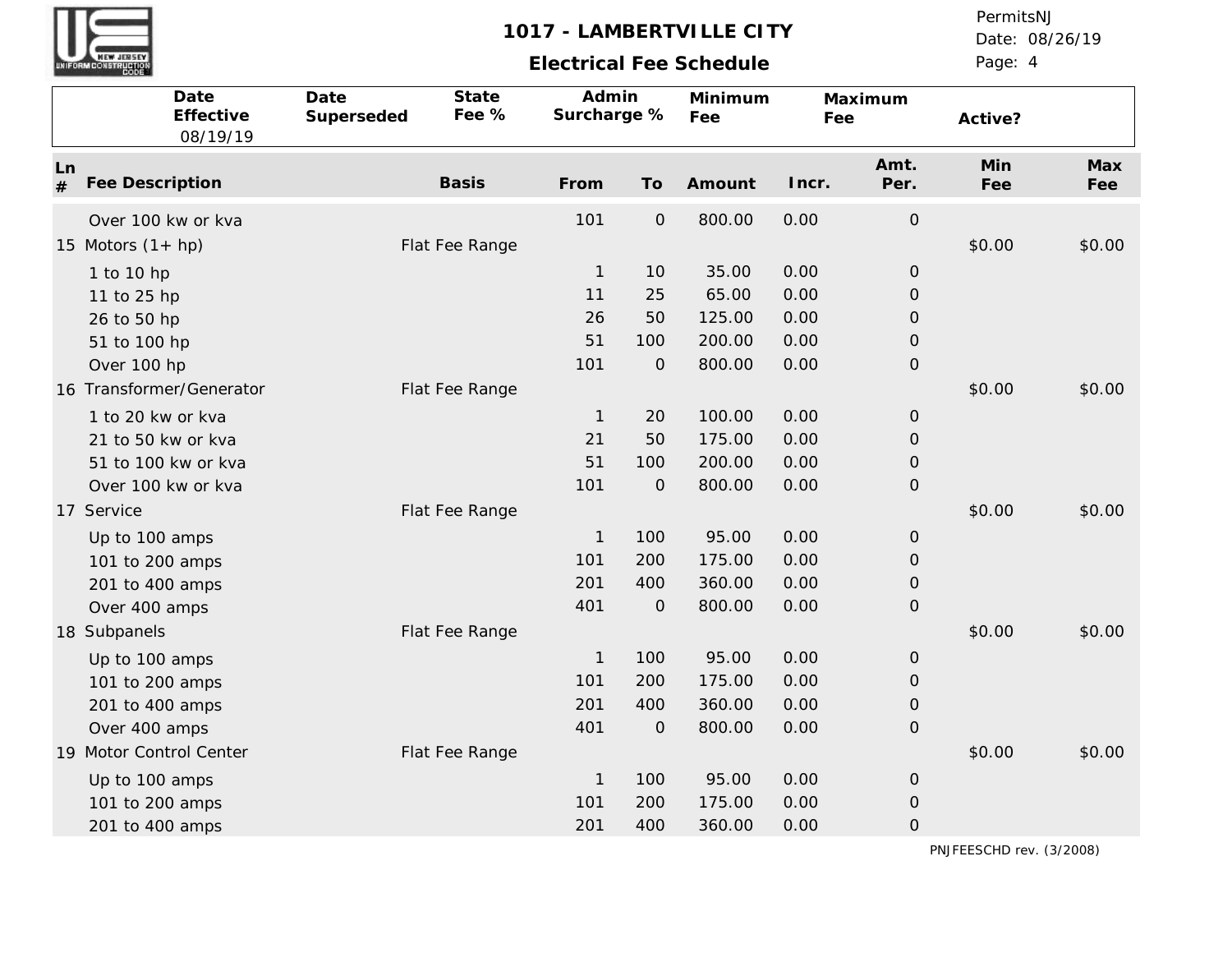

# **Electrical Fee Schedule**

Date: 08/26/19 PermitsNJ

Page: 5

| Date<br>Date<br>Effective<br>Superseded<br>08/19/19                                                           | State<br>Fee % | Admin<br>Surcharge % |                | Minimum<br>Fee | Fee   | Maximum             | Active?    |            |
|---------------------------------------------------------------------------------------------------------------|----------------|----------------------|----------------|----------------|-------|---------------------|------------|------------|
| Ln<br>Fee Description<br>#                                                                                    | <b>Basis</b>   | From                 | To             | Amount         | Incr. | Amt.<br>Per.        | Min<br>Fee | Max<br>Fee |
| Over 400 amps<br>20 Electric Sign/Outline Light (in KWs)                                                      | Flat Fee Range | 401                  | $\mathsf O$    | 800.00         | 0.00  | $\mathsf O$         | \$0.00     | \$0.00     |
| 1 to 10 kw or kva                                                                                             |                | $\mathbf{1}$         | 10             | 35.00          | 0.00  | $\overline{O}$      |            |            |
| 11 to 25 kw or kva                                                                                            |                | 11                   | 25             | 65.00          | 0.00  | $\mathsf{O}\xspace$ |            |            |
| 26 to 50 kw or kva                                                                                            |                | 26                   | 50             | 125.00         | 0.00  | O                   |            |            |
| 51 to 100 kw or kva                                                                                           |                | 51                   | 100            | 200.00         | 0.00  | $\overline{O}$      |            |            |
| Over 100 kw or kva                                                                                            |                | 101                  | $\mathbf{O}$   | 800.00         | 0.00  | $\overline{O}$      |            |            |
| 21 Electric Sign ( $>$ 20 but $\lt$ = 225 amps)                                                               | Per Item       | $\Omega$             | $\mathbf{O}$   | 75.00          | 0.00  | $\overline{O}$      | \$0.00     | \$0.00     |
| 22 Fire, Security or Burglar Alarm<br>Control Unit                                                            | Per Item       | $\mathsf O$          | $\mathsf O$    | 75.00          | 0.00  | $\overline{O}$      | \$0.00     | \$0.00     |
| 23 Light-standard $> 8$ ft. in height                                                                         | Per Item       | 0                    | $\mathbf{O}$   | 75.00          | 0.00  | $\overline{O}$      | \$0.00     | \$0.00     |
| 24 Communications Closet                                                                                      | Per Item       | $\mathbf 0$          | $\mathbf{O}$   | 75.00          | 0.00  | $\overline{O}$      | \$0.00     | \$0.00     |
| 25 Single/Multi Station Smoke/Heat<br>Detectors, Fire, Burglar or Security<br>Alarm Sys, 1&2 Family Dwellings | Flat Fee       | $\overline{O}$       | $\mathsf O$    | 75.00          | 0.00  | $\mathbf{O}$        | \$0.00     | \$0.00     |
| 26 Utility Load Management Device                                                                             | Per Item       | $\mathbf{O}$         | $\overline{O}$ | 75.00          | 0.00  | $\mathbf{O}$        | \$0.00     | \$0.00     |
| 27 Photovoltaic Systems                                                                                       | Flat Fee Range |                      |                |                |       |                     | \$0.00     | \$0.00     |
| 1 to 10 kw or kva                                                                                             |                | $\mathbf{1}$         | 10             | 35.00          | 0.00  | $\overline{O}$      |            |            |
| 11 to 25 kw or kva                                                                                            |                | 11                   | 25             | 65.00          | 0.00  | $\overline{O}$      |            |            |
| 26 to 50 kw or kva                                                                                            |                | 26                   | 50             | 125.00         | 0.00  | $\overline{O}$      |            |            |
| 51 to 100 kw or kva                                                                                           |                | 51                   | 100            | 200.00         | 0.00  | $\overline{O}$      |            |            |
| Over 100 kw or kva                                                                                            |                | 101                  | $\mathcal{O}$  | 800.00         | 0.00  | $\overline{O}$      |            |            |
| 28 Other                                                                                                      | Flat Fee Range |                      |                |                |       |                     | \$0.00     | \$0.00     |
| 1 to 10 kw or kva                                                                                             |                | $\mathbf{1}$         | 10             | 35.00          | 0.00  | $\mathbf{O}$        |            |            |
| 11 to 25 kw or kva                                                                                            |                | 11                   | 25             | 65.00          | 0.00  | $\mathbf 0$         |            |            |
| 26 to 50 kw or kva                                                                                            |                | 26                   | 50             | 125.00         | 0.00  | $\mathcal{O}$       |            |            |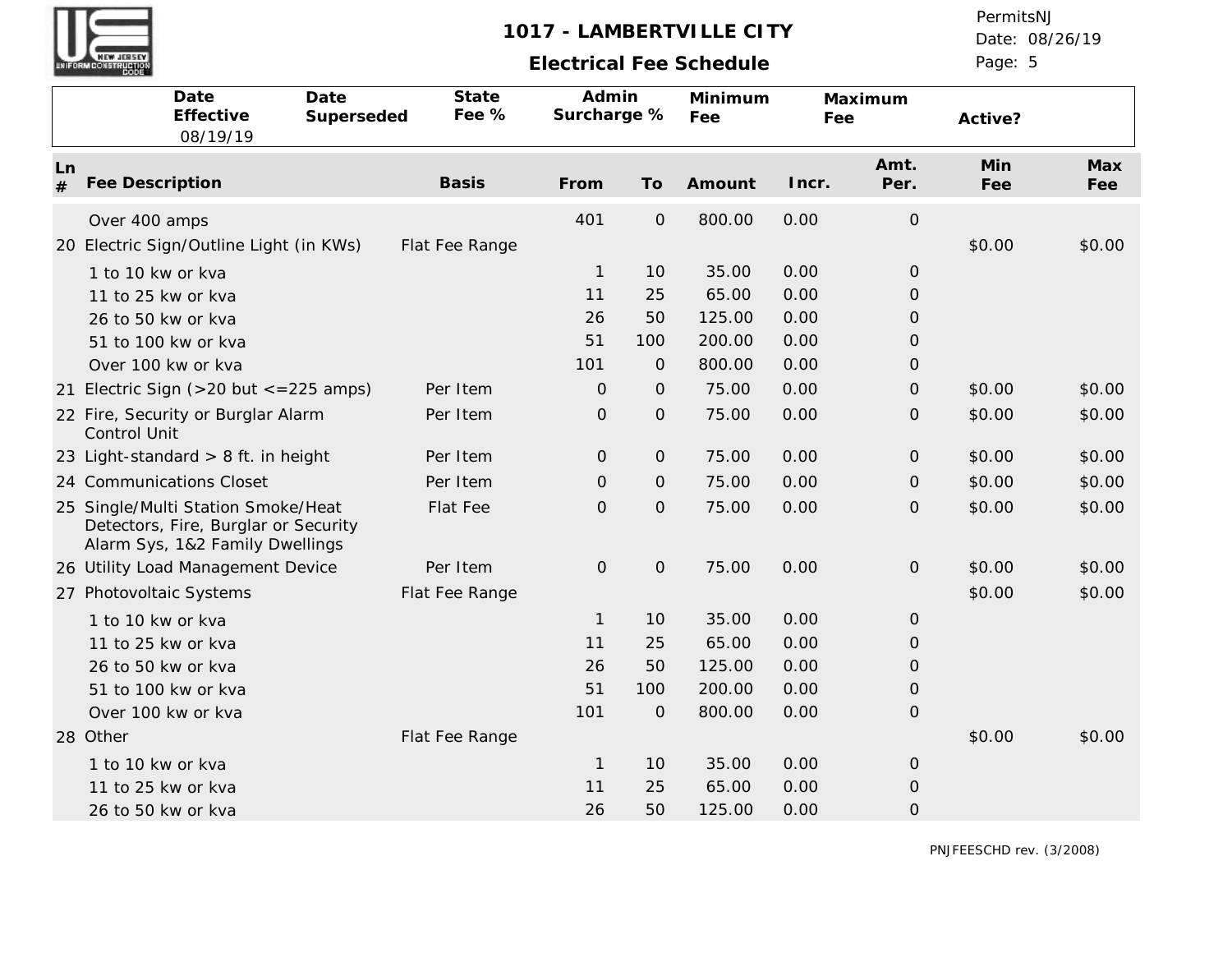

## **Electrical Fee Schedule**

Date: 08/26/19 PermitsNJ

Page: 6

|         | Date<br>Date<br>Effective<br>08/19/19                       | Superseded | State<br>Fee %             | Admin<br>Surcharge % |                       | Minimum<br>Fee   | Fee          | Maximum                       | Active?          |                  |
|---------|-------------------------------------------------------------|------------|----------------------------|----------------------|-----------------------|------------------|--------------|-------------------------------|------------------|------------------|
| Ln<br># | Fee Description                                             |            | <b>Basis</b>               | From                 | To                    | Amount           | Incr.        | Amt.<br>Per.                  | Min<br>Fee       | Max<br>Fee       |
|         | 51 to 100 kw or kva<br>Over 100 kw or kva                   |            |                            | 51<br>101            | 100<br>$\mathcal{O}$  | 200.00<br>800.00 | 0.00<br>0.00 | $\mathsf O$<br>$\overline{O}$ |                  |                  |
|         | 29 In-Ground Pools<br>30 Photovoltaic Systems - Disconnects |            | Per Item<br>Flat Fee Range | $\mathcal{O}$        | $\mathsf O$           | 225.00           | 0.00         | $\mathsf O$                   | \$0.00<br>\$0.00 | \$0.00<br>\$0.00 |
|         | Up to 100 amps<br>101 to 200 amps                           |            |                            | $\mathbf{1}$<br>101  | 100<br>200            | 95.00<br>175.00  | 0.00<br>0.00 | $\mathcal{O}$<br>$\mathbf{O}$ |                  |                  |
|         | 201 to 400 amps<br>Over 400 amps                            |            |                            | 201<br>401           | 400<br>$\mathcal{O}$  | 360.00<br>800.00 | 0.00<br>0.00 | $\mathsf O$<br>$\mathsf O$    |                  |                  |
| 31      | Photovoltaic Systems -<br>Inverters/Panels                  |            | Flat Fee Range             |                      |                       |                  |              |                               | \$0.00           | \$0.00           |
|         | Up to 100 amps<br>101 to 200 amps                           |            |                            | 1<br>101             | 100<br>200            | 95.00<br>175.00  | 0.00<br>0.00 | $\mathcal{O}$<br>0            |                  |                  |
|         | 201 to 400 amps<br>Over 400 amps                            |            |                            | 201<br>401           | 400<br>$\overline{O}$ | 360.00<br>800.00 | 0.00<br>0.00 | $\mathbf{O}$<br>$\mathcal{O}$ |                  |                  |
|         | 32 Transformer - Disconnects<br>1 to 100 amps               |            | Flat Fee Range             | 1                    | 100                   | 95.00            | 0.00         | $\mathbf{O}$                  | \$0.00           | \$0.00           |
|         | 101 to 200 amps<br>201 to 400 amps                          |            |                            | 101<br>201           | 200<br>400            | 175.00<br>360.00 | 0.00<br>0.00 | 0<br>$\mathbf{O}$             |                  |                  |
|         | Over 400 amps<br>33 Steam Shower Unit                       |            | Flat Fee Range             | 401                  | $\mathbf{O}$          | 800.00           | 0.00         | $\mathcal{O}$                 | \$0.00           | \$0.00           |
|         | 1 to 10 kw or kva<br>11 to 25 kw or kva                     |            |                            | $\mathbf 1$<br>11    | 10<br>25              | 35.00<br>65.00   | 0.00<br>0.00 | $\mathbf{O}$<br>0             |                  |                  |
|         | 26 to 50 kw or kva<br>51 to 100 kw or kva                   |            |                            | 26<br>51             | 50<br>100             | 125.00<br>200.00 | 0.00<br>0.00 | $\mathbf{O}$<br>$\mathcal{O}$ |                  |                  |
|         | Over 100 kw or kva<br>34 Other                              |            | Flat Fee Range             | 101                  | $\mathbf{O}$          | 800.00           | 0.00         | $\mathbf 0$                   | \$0.00           | \$0.00           |